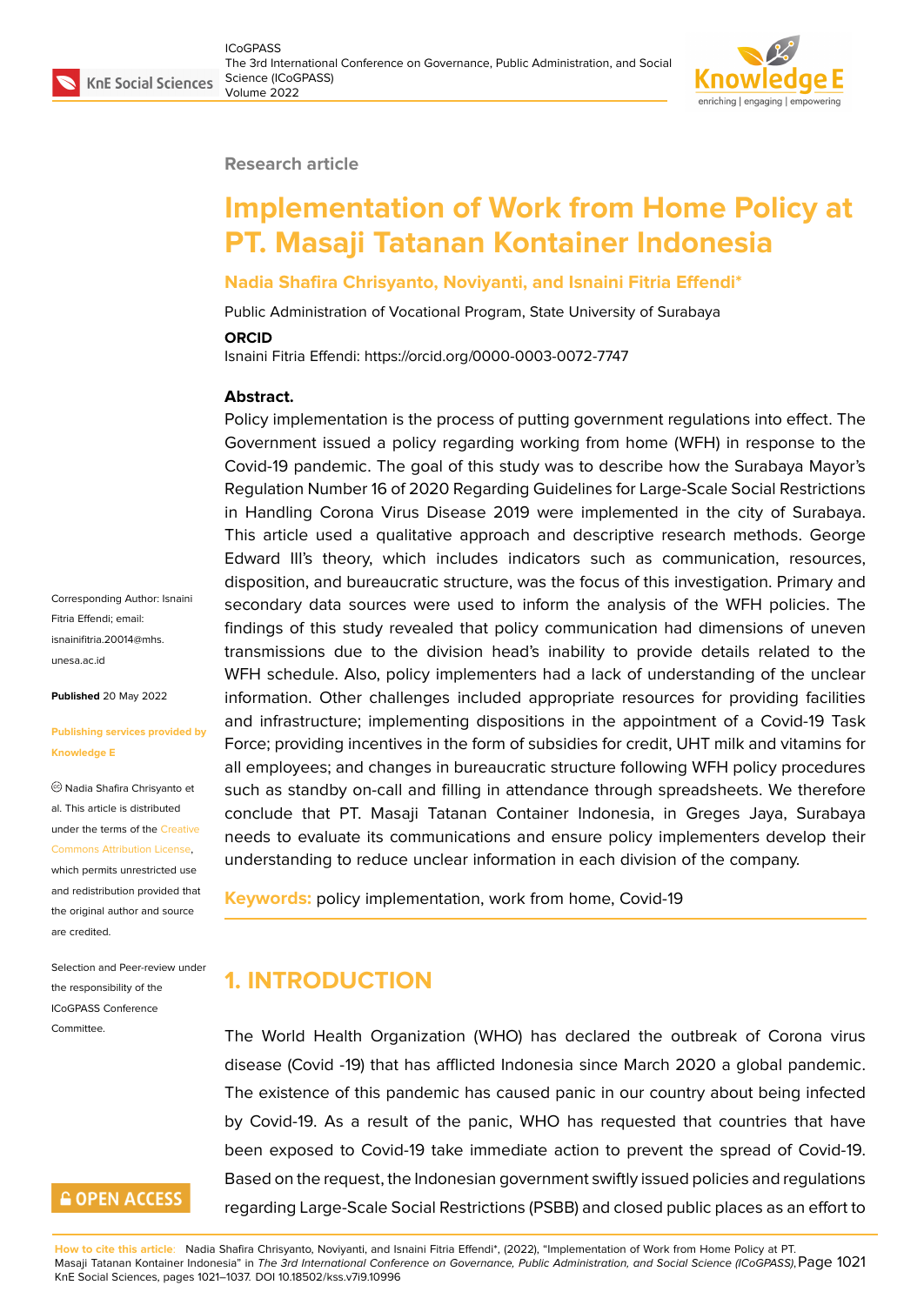overcome and limit community activities from meeting each other to reduce the number of viruses spread (RI Government Regulation No. 21 for the year 2020).

According to data on the city of Surabaya's official website, lawancovid19.surabaya. go.id, the number of people in the city of Surabaya who has been confirmed as Covid-19 positive had increased significantly since April 2020. Based on these results, The Mayor of Surabaya, Tri Rismaharini, issued Mayoral Regulation Surab[aya Number 16 of 2020,](lawancovid19.surabaya.go.id) [askin](lawancovid19.surabaya.go.id)g all people of Surabaya to apply restrictions on the process of working in the office and replace it with the process of working from home, also known as Work From Home (WFH). The regulation is used as a step to ensure that employees' duties and functions are carried out effectively and following the agency's/objectives, company's and to ensure that the Covid-19 chain of spread does not continue.

Nasution et al. (2020) in the Journal of the Effect of Working from Home (Work from Ho me) on the Performance of BPKP there is a positive influence on this WFH system. Employees show a positive pattern when carrying out WFH activities. In addition to providing comfort and security for employees to avoid Covid -

19, employees can also carry out their duties and can do other activities while at home. This system can alsoprovide benefits for the company when employees are not allowed to work in the office but still carry out the tasks that have been given by the company. Thus, the goals of the company are achieved and the responsibilities of the employees are still fulfilled. In the journal Panjaitan (2020) entitled Implementation of the policy for New Normal State Civil Apparatus (ASN) in LIPI Bandung, the implementation of the policy new normal must also think about clarity related to information regarding the socialization of the policy new normal carried out by the agency to its employees, asking employee understanding about applicable policies and regulations, and provide firmness to employees regarding the duties and responsibilities they must carry out. Based on the results of the two journals, it can be concluded that there is a need for responsibility from policy implementers and that productivity can be achieved if the agency or company provides support for its employees, such as quota subsidies.

Researchers chose PT. Masaji Tatanan Kontainer Indonesia, Greges Jaya, Surabaya, or MTKI Surabaya, because it is one of the companies under the auspices of PT. Samudera Sarana Logistik. Based on the official website of Samudera.id PT. Samudera Sarana Logistik is one of the companies engaged in the Container Depot, Warehousing, and Cold Chain Logistics business, as well as the logistics business based on infrastructure. While based on the official website, *samudera.id/mtki* MTKI Surabaya is one of the companies engaged in the field of container depot business, by providing services for handling empty containers, maintenance, and repair, cleaning, trucking,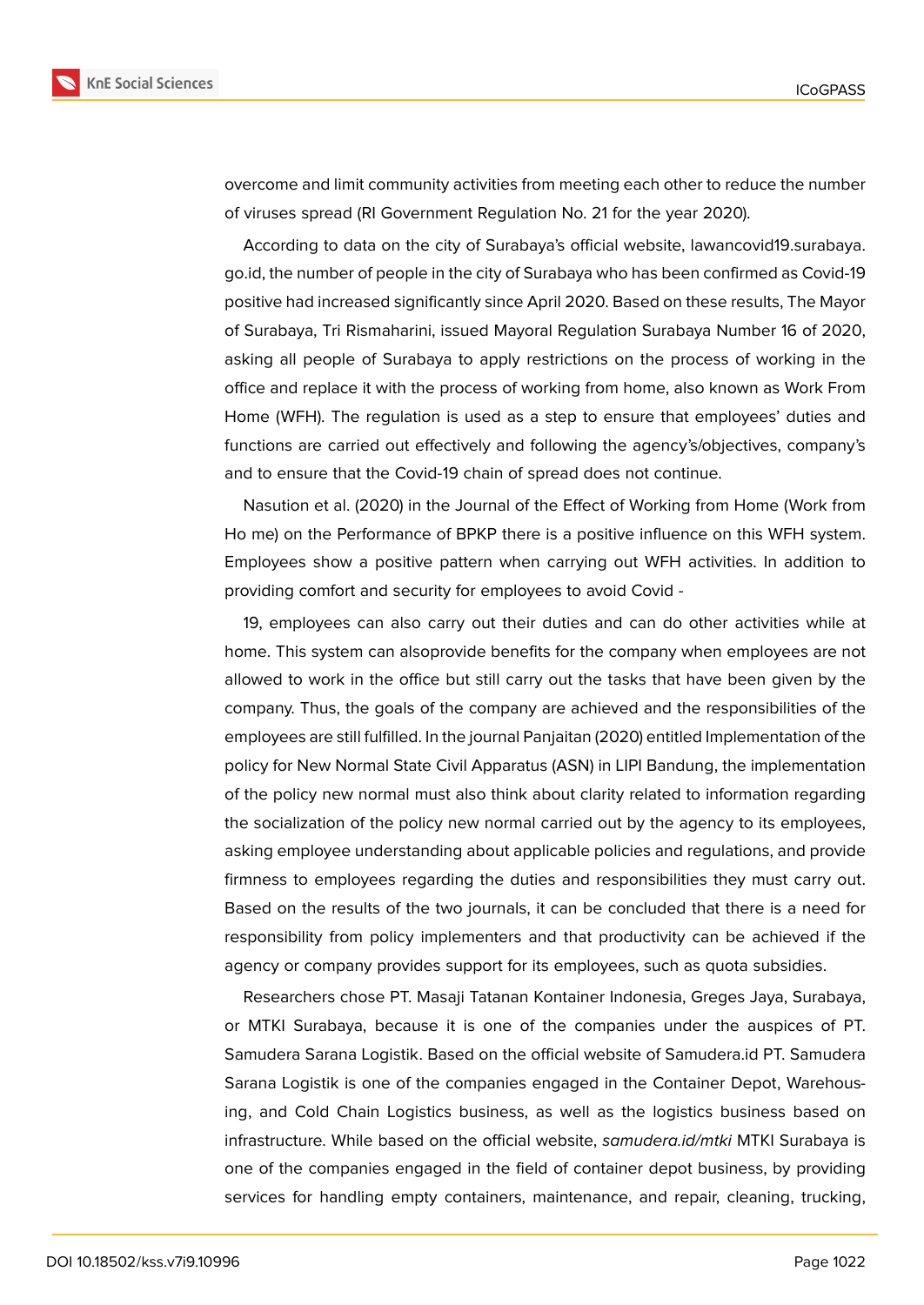

as well as service reefer. MTKI Surabaya also provides other services such as port camp (modified containers), selling and renting container units, container freight stations (CFS), and garment on hanger/hanging garments. MTKI is also one of the companies that implement policies from the Mayor of Surabaya regarding WFH. This company had to experience the impact of the pandemic, namely the reduction in export and import activities so that the company's income decreased. Therefore, MTKI Surabaya implements a policy to implement health protocols and implement a WFH system in the company by making a schedule for employees when they have to WFH and when they have to picket daily at the office. Based on the description above, this study aims to determine the implementation of the WFH policy at PT. Masaji Tatanan Container Indonesia, Greges Jaya, Surabaya in tackling and preventing the spread of Covid-19 in the company environment.

## **2. METHOD**

The research used in this article is a qualitative approach. The focus of this research is the theory of policy implementation by George Edward III (in Purwanto & Sulistyastuti, 2012) which has 4 indicators including Communication, Resources, Disposition, and Bureaucratic Structure. Researchers chose Edward III's theory because it can be used as a reference by using these indicators as a form of successful policy implementation by PT. Masaji Tatanan Container Indonesia, Greges Jaya, Surabaya in tackling Covid-19. Data collection is sourced from primary data, such as conducting unstructured interviews. Researchers use a technique called purposive sampling to determine informants. Purposive sampling is a technique used by researchers to determine informants for data sources based on several considerations of certain criteria (Sugiyono, 2016). By selecting several people who feel they are knowledgeable and capable in fields related to the research's focus. Then the informants obtained the following:

1. Mr. Chairul Anam, as Depo Manager

2. Mr. E. Haryo Nugroho, as Dept. Head of Finance

3. Mrs. Hesty Triratnasari, as Human Capital (HC) in the division of Finance

4. Mrs. Lailatul Mubarokah, as an employee of the Tax division in the division of Finance

Surabaya Mayor Regulation Number 16 of 2020 Guidelines for Large-Scale Social Restrictions in Handling Corona virus Disease 2019 (Covid-19) in the City of Surabaya, Government Regulation of the Republic of Indonesia Number 21 of 2020, and Company Circulars are the secondary data. The interactive model, according to Miles and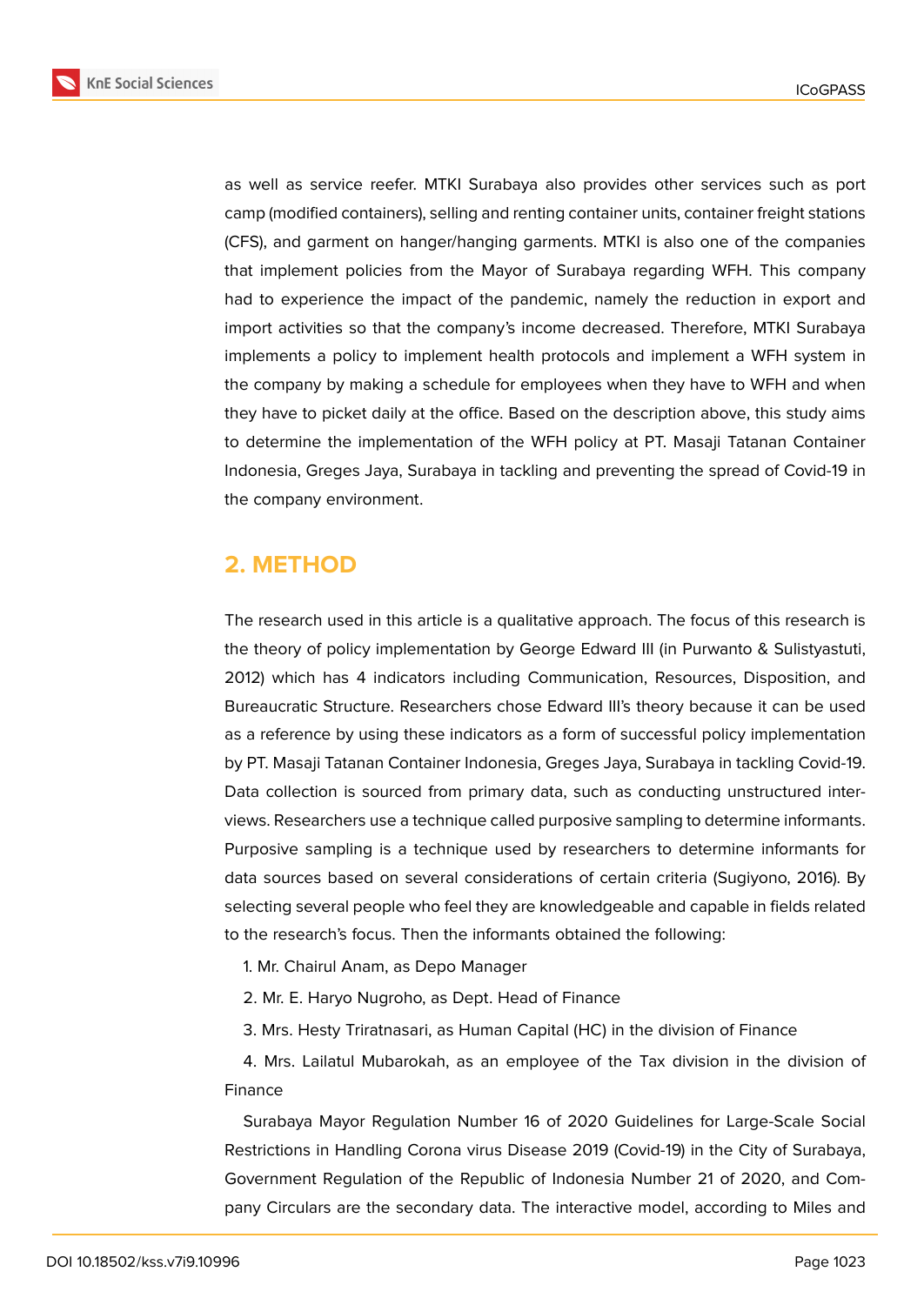

Huberman (in Rijali, 2018), is the result of data collection through interviews with several source people; data reduction through sorting and summarizing the data to keep it in line with the research focus; data presentation through analyzing the data obtained so that it can be presented in the discussion; and drawing conclusions that are supported by the data.

## **3. RESULTS AND DISCUSSION**

PT. Masaji Tatanan Kontainer Indonesia, Greges Jaya Surabaya is a company based on serving the needs of

individuals, organizations, or other companies when they need containers to carry out export or import activities. Export-import activities through these containers were temporarily suspended due to the Covid-19 pandemic. MTKI Surabaya performs various ways to carry out normal work processes by properly enforcing WFH policies and carrying out health protocols implemented at the office to avoid the spread of Covid-19 without reducing the production cycle and health of its employees. In t his regard, PT. Masaki Tatatan KontainerIndonesia applies the WFH system for its employees by using currently available applications and the web, such as ZOOM, Google Meet, and Google Spreadsheet. The company only needs to maximize the use of the applications and the web to support the performance and productivity of its employees so that the company's performance targets can be achieved or exceeded. With these considerations, Masli Mulia, as President Director of Samudera Indonesia, issued a circular for all leaders and employees.

Based on this policy, the company has swiftly implemented policies and regulations that have been in effect since March 16 2020, until now, intending to reduce the level of transmission of Covid-19 in 16 work environments. Based on these data, it is associated with the theory of policy implementation by George Edward III with the following indicators:

### **3.1. Communication**

Communication in policy is those who implement the policy and know what they have to do with the policy. Transmission, Clarity, and Consistency of communication must be directed at policy implementers clearly so that they can achieve the objectives of the policy (Ramadani, 2019). Based on this explanation, there are three indicators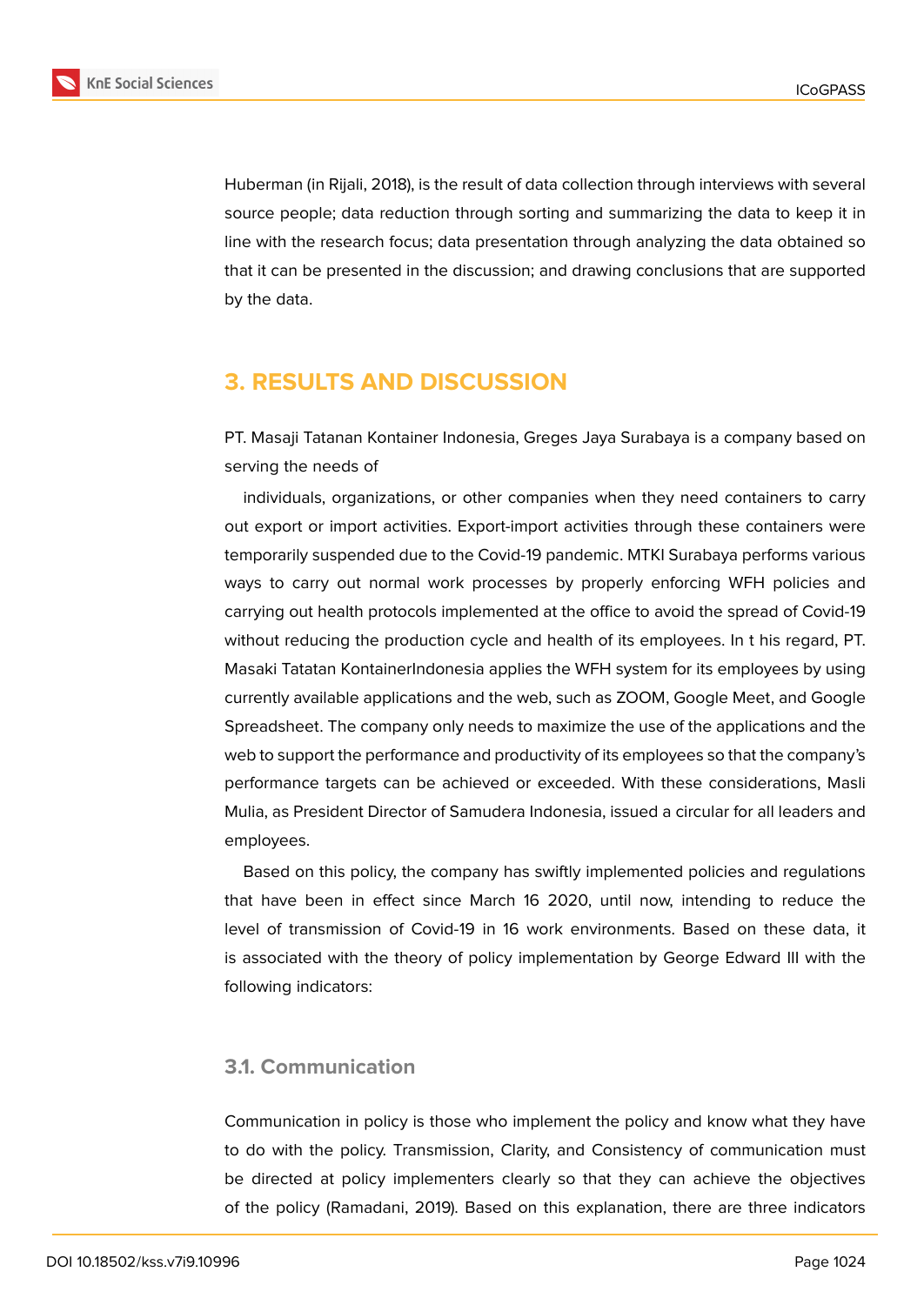

| <b>MEMORANDUM</b>            |                                                 |                                                                                                                                                              |
|------------------------------|-------------------------------------------------|--------------------------------------------------------------------------------------------------------------------------------------------------------------|
| Jakarta, 16 Maret 2020       | No.IM.20.03.06/DIRUT/MM/SIT                     |                                                                                                                                                              |
| Kennda -<br>Dari<br>Lampiran | z.<br>Masii Mulia - Direktur Utama<br>÷<br>÷    | Seluruh Pimpinan dan Karyawan Samudera Indonesia.                                                                                                            |
| Perthal                      | Ŧ                                               | Kebijakan Perusahaan dalam Antisipasi Virus Corona (COVID-19)                                                                                                |
|                              | kebiakan perusahaan sebagai berikut:            | Dalam rangka mengantisipasi penyebaran virus Corona (COVID-19) dengan ini diberitahukan                                                                      |
| masuk kantor.                |                                                 | 1. Pimpinan dan karyawan yang sedang dalam kondisi sakit tidak sehat, TIDAK DIPERBOLEHKAN                                                                    |
|                              |                                                 | 2.a. Pimpinan dan karyawan yang dalam 14 hari terakhir bepergian ke luar negeri,<br>TIDAK DIPERBOLEHKAN masuk kamor selama 14 hari sejak tanggal kepulangan. |
|                              |                                                 | b. Seluruh kantonfasikas perusahaan TIDAK DIPERBOLEHKAN menerima kunjungan dari<br>sispapun yang dalam 14 hari terakhir bepergian ke luar negeri.            |
|                              |                                                 | 3. Perjalarian dinas ke luar negeri, TIDAK DIPERBOLEHKAN selama 14 hari ke depan.                                                                            |
| sebagai berikut:             |                                                 | 4. Dalam 14 hari ke depan, pimpinan dan karyawan dapat bekerja dari rumah, dengan keterhuan                                                                  |
|                              | berialan dengan baik.                           | a. Pimpinan unit bisnis/divisi bertanggung jawab mengatur kegiatan bisnis dan operasional tetap                                                              |
|                              | masing-masing.                                  | b. Karyawan yang bekerja dari rumah wajib mendapat persehijuan dari pimpi nan unit bisnis/divisi                                                             |
|                              | c. Kelentuan kehadiran karyawan berlaku khusus. |                                                                                                                                                              |
| antitas anak.                |                                                 | Kebijakan ini berlaku efektif sejak tanggal 16 Maret 2020 bagi PT Samudera Indonesia Tangguh dan                                                             |
|                              |                                                 |                                                                                                                                                              |
|                              | $\lambda$                                       |                                                                                                                                                              |
|                              |                                                 |                                                                                                                                                              |

**Figure** 1: Company Circular.

according to Edward III (in Agustino, 2014), that can be used to measure the success of the communication variable. Here are some of these indicators:

#### **3.1.1. Transmission Dimension**

This dimension aims to channel good communication so that it can produce a good implementation as well (Hasibuan et al., 2016). Information related to the work of employees MTKI Surabaya is still lacking due to the uneven delivery of the WFH policy schedule, as said by Mrs. Lailatul Mubarokah, an employee of the Tax Division in the Division of Finance, the company has not been optimal in providing delivery efforts to be more effective and efficient. Providing information only through Whatsapp and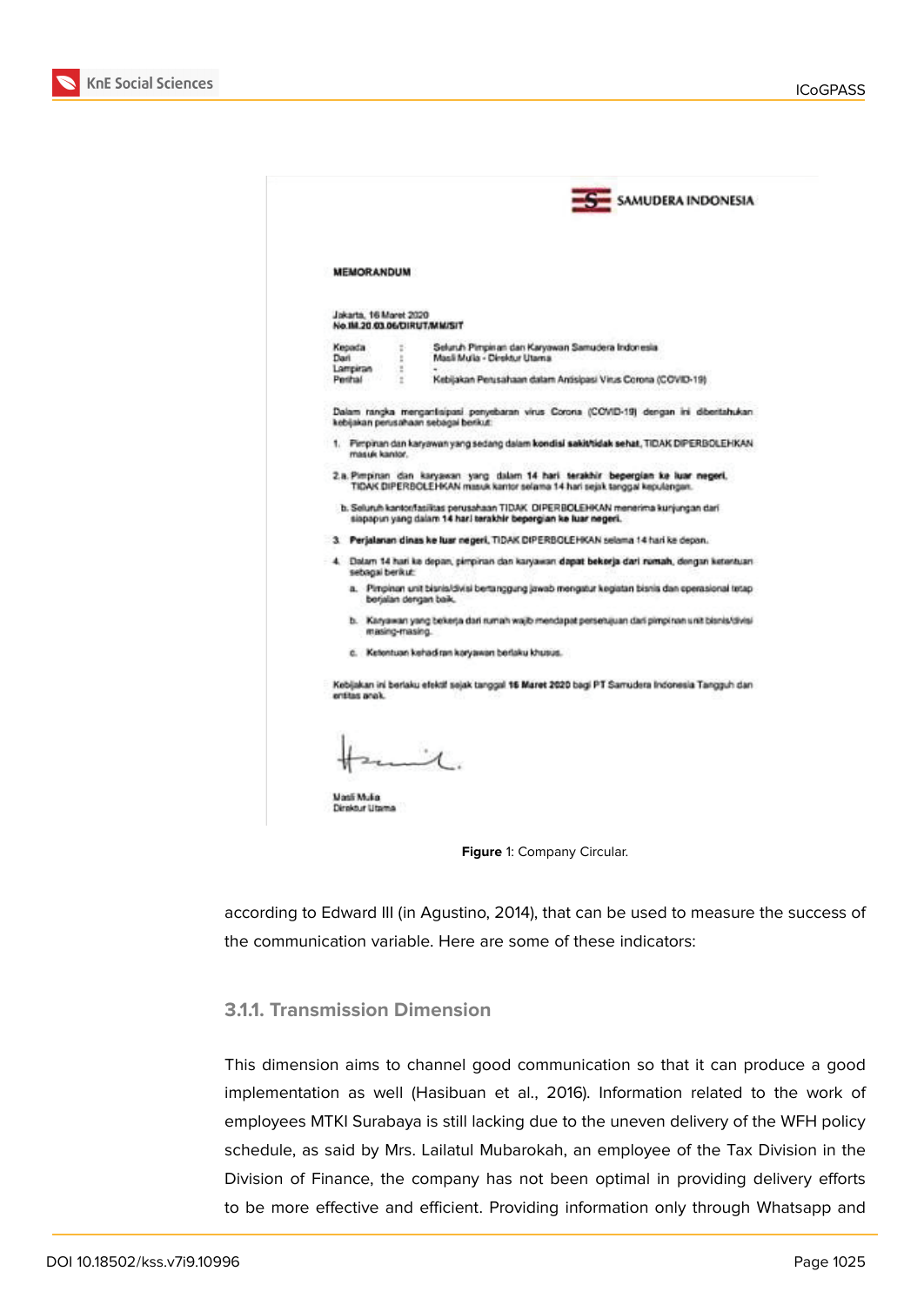

Circular regarding the WFH policy without providing details on how the WFH policy will be implemented. The provision of information only through group Whatsapp was carried out by the division head for employees. Each division only forwards information from the Depo Manager without providing clear details regarding the WFH schedule that must becarried out by employees, resulting in unclear information received by employees regarding how they should implement the policy.

Regarding employee complaints, Chairul Anam, the Depo Manager, explained that the company has made every effort to use social media such as Whatsapp or applications/web teleconference such as Zoom and Google Meet to optimize the delivery of information so that it can be conveyed and forwarded to all divisions, companies, and employees regarding WFH policies and health. Mr. Chairul Anam claimed that these obstacles could be caused by employees' differing understandings of the policy. According to this statement, the transmission dimension of communication has been implemented within the scope of the company's leadership to the division head, but there are still obstacles within the scope of the d ivision head to employees who have not received information properly due to the division head's inability to forward information to all employees, as well as different understandings of each employee in responding to the information they get.

#### **3.1.2. Dimensions of Clarity**

Dimensions that aim to require that the information provided is clear and easy to understand, to avoid misunderstanding the views of policy implementers (Awaeh et al., 2018). Clarity of information in a policy must be transmitted clearly to explain the policy following what is desired. Depo Manager MTKI Surabaya, Chairul Anam explained that he had provided information regarding the Circular that had been issued by the President Director of Samudera Indonesia. Based on the Circular, he explained that he had forwarded the information to each division head to make a schedule for all employees to do WFH. However, information is unclear in the scope of employees due to the inability of the division head to transmit information. The unclear information is related to the WFH schedule, such as how many days they have to carry out WFH and how many days they have to perform WFO, which has not been regulated by the division head. So that employees feel the information provided is less clear and detailed.

In this regard, Mr. E. Haryo Nugroho, Dept Head Finance, explained that all division heads provide schedules related to the implementation of WFH for all employees that have been created in collaboration with other division heads is through Google Meet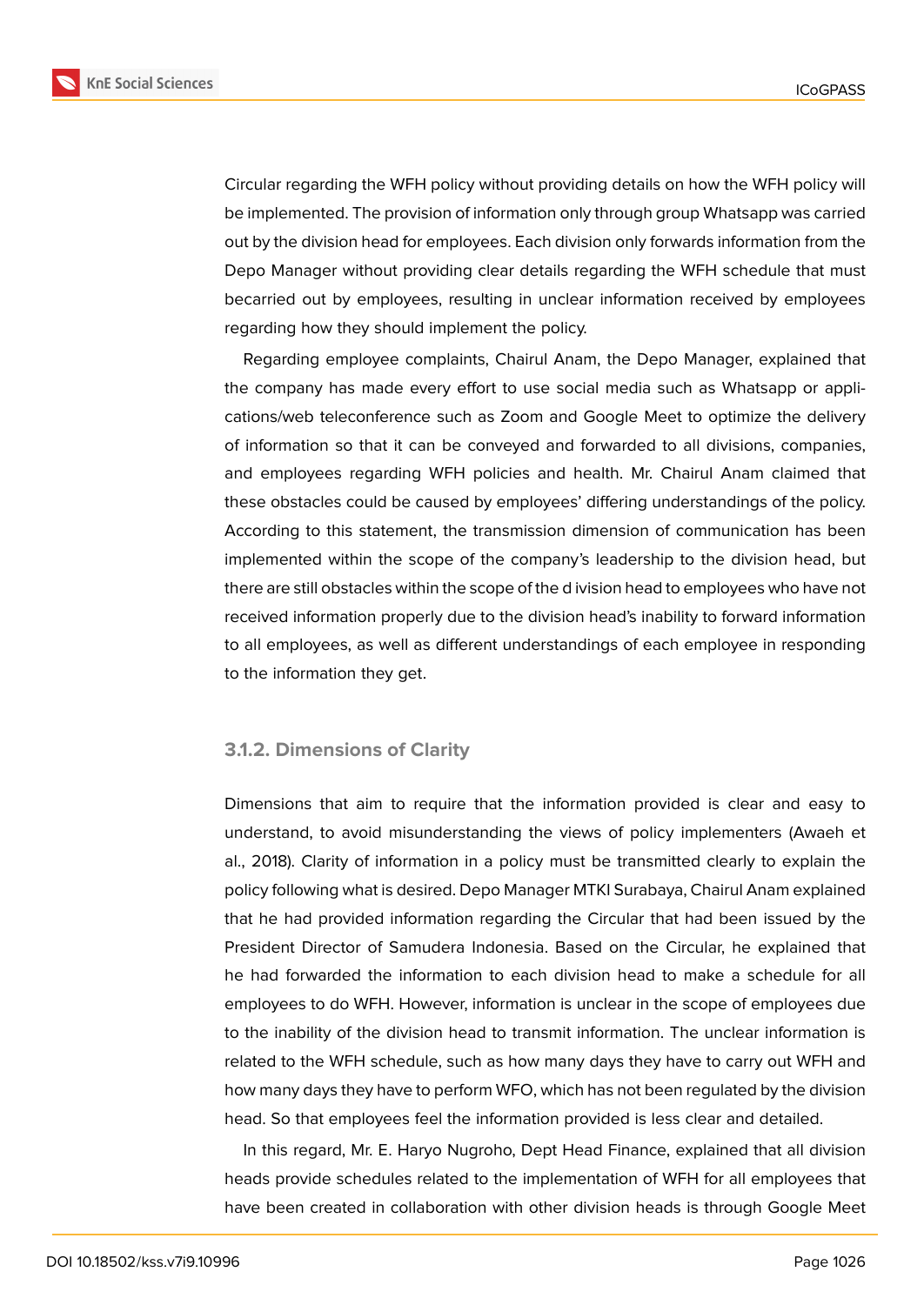

following the duties, responsibilities, and adjustments of each division's interests. Later, the WFH schedule will be sent to company leadership for approval, and which it will be distributed to employees so everyone can carry out their responsibilities according t o the schedule that has been distributed. So that each division head has handled the clarity of information related to the WFH schedule well.

#### **3.1.3. Dimension of Consistency**

This dimension has the aim of ensuring that the information provided is consistent and no t confusing, which can confuse policy implementers and related parties (Awaeh et al., 2018). According to the informant, since the Surabaya Mayor Regulation Number 16 of 2020 and a Circular from the President Director of Samudera Indonesia, MTKI Surabaya has consistently given orders regarding WFH policies. Ms. Hesty Triratnasari, HC in the Finance division, explained that MTKI Surabaya has provided online socialization to all of its employees regarding health protocols that all employees must follow and provide an understanding of the terms and WFH system that employees must implement when they are at each other's homes through Google Meet. Some examples of systems when employees do WFH are: they have to stand by on call when needed at any time during working hours, are not allowed to travel anywhere while WFH except for urgent matters, and continue to do attendance online through the spreadsheet that has been distributed to each group of WhatsApp in each division. Attendance for employees who are carrying out WFH is valid from 08.00 AM - 04.00 PM because the attendance is counted as coming attendance and leaving attendance like employees taking attendance when doing WFO. It can be concluded that the consistency in communicating related to WFH policies has been carried out well and maintains communication between employees, division heads, and the Depo Manager. The consistency of communication carried out by the leadership is carried out well by continuing to provide socialization. This will make employees feel that the leadership of the company they occupy pays attention to their needs so that it can be assessed as one of the feedback from the leadership to employees who have implemented company policies well.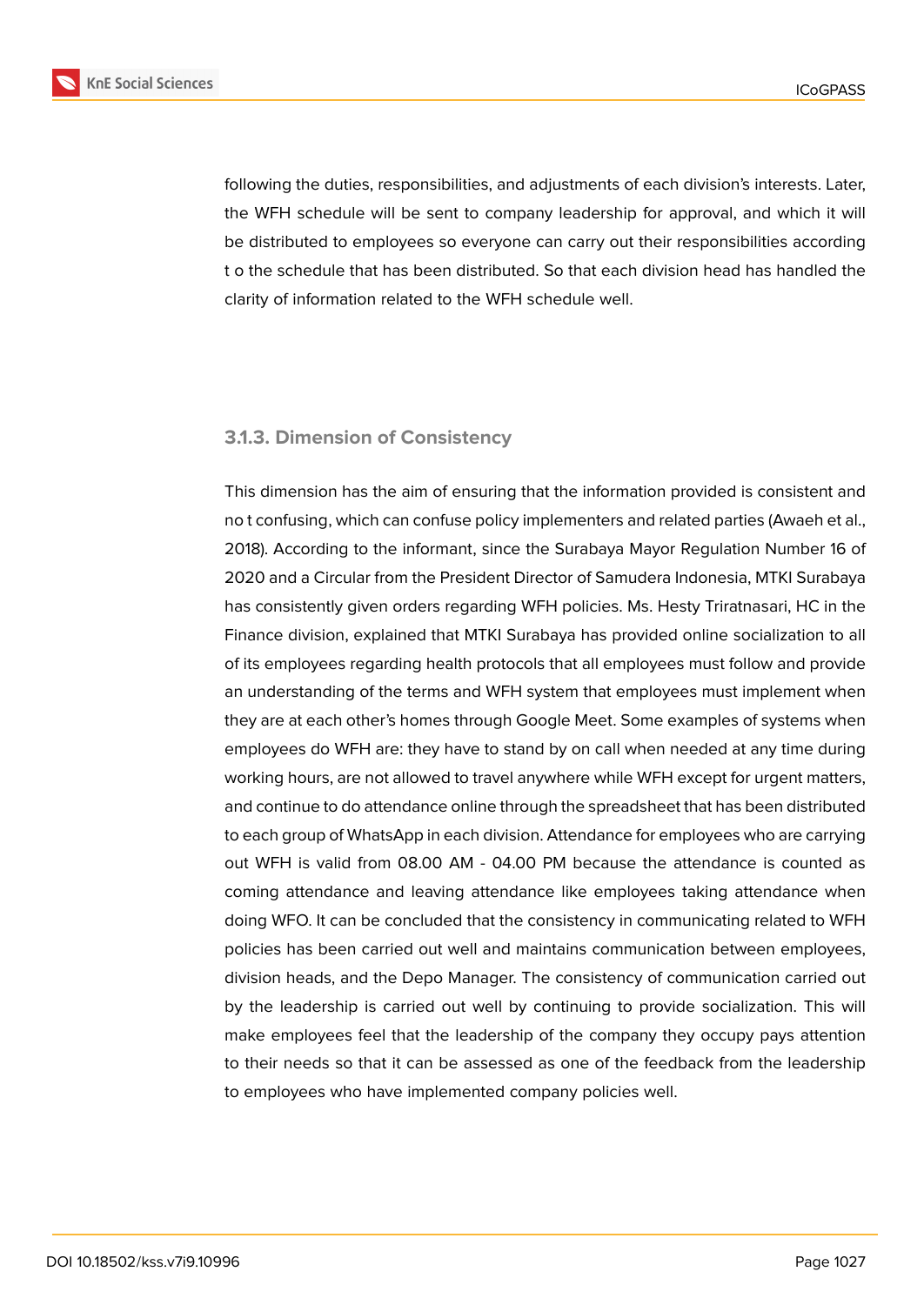

### **3.2. Resources**

Resources have an important role in policy implementation, as clear as any applicable policy if incompetent and inadequate policy implementer resources can lead to ineffective policies (Setyawan & Srihardjono, 2016). Edward divides the role into 3 parts as follows:

#### **3.2.1. Human Resources**

The number of existing employees at MTKI Surabaya showed the company's human resources. MTKI Surabaya employs a total of 67 people with the following details:

| <b>Division</b>        | Number of<br><b>Employees</b> |
|------------------------|-------------------------------|
| Depo Manager           |                               |
| IT                     | 2                             |
| Finance                | 9                             |
| <b>Marketing</b>       | 14                            |
| Operation              | 38                            |
| <b>General Affairs</b> | 3                             |

TABLE 1: MTKI Surabaya Employee Data.

Mrs. Hesty Triratnasari explained that there has been no reduction in the number of employees during the pandemic because the company wants to ensure that the company can survive and continue to run well with the WFH policy and health protocols that must be obeyed. The company provides a policy to limit the number of employees who come to the office to 50% in implementing WFH. Mrs. Hesty also said that only 12 people were allowed in the office at a time to conduct daily pickets following the defined schedule. The WFH schedule for all employees is as follows:

Table 2: MTKI Surabaya'sWFH Schedule.

| <b>Division</b>        | The Weekly<br><b>Schedule</b> |
|------------------------|-------------------------------|
| Depo Manager           | 6days                         |
| IΤ                     | 3days                         |
| Finance                | 3days                         |
| Marketing              | 2days                         |
| Operation              | 3-4 days                      |
| <b>General Affairs</b> | 4days                         |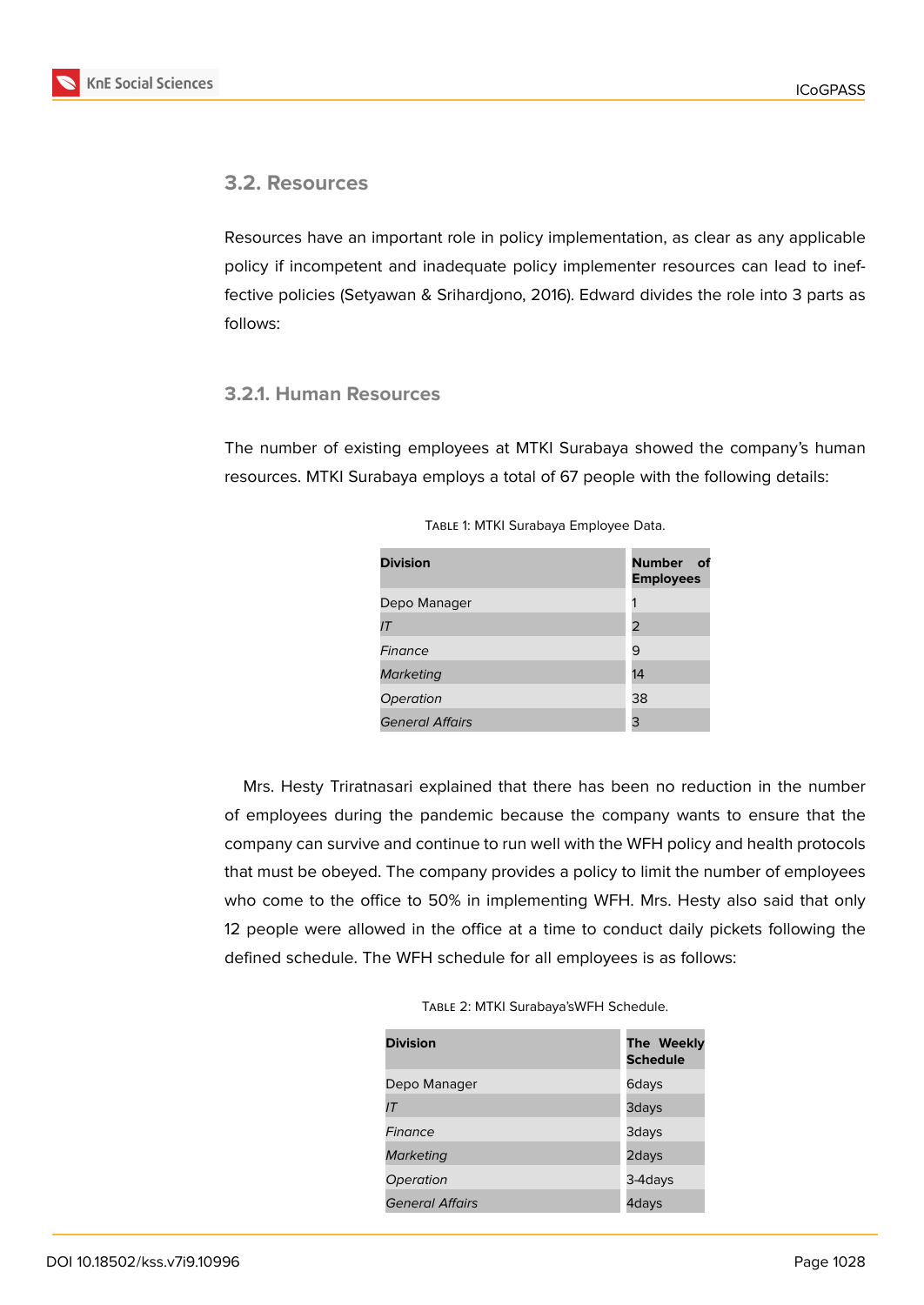

The Depo Manager worked WFH for six days and only came into the office when there were urgent matters to attend to, such as meeting with corporate partners for face-to-face meetings and signing company files. WFH is only carried out every three days in the division of IT and Finance, so the other three days are spent working with WFO. WFH was carried out for two days and WFO was only carried for four days by Division Marketing. Mr. Chairul Anam explained that because employees in the division marketing's work are directly related to customers and more complete files are stored on the computer, it is preferred for them to use computer facilities in the office to make their work easier.WFH is carried out for four days by Operation Division and General Affairs, with 2 days on WFO. With this schedule, all employees must adhere to the company's established schedule. Also as result, security guards will not allow employees who come to the office without any interest to enter the office area. Although the company does not change its employees' working hours, it operated on a normal schedule from 08.00 AM to 04.00 PM. Even though the event that an organization does not change its employees' working hours, it can still direct all its employees to be productive even when they are still undergoing WFH. This is proven by the fact that every employee who is running WFH must be on call at all times. Employees who are doing WFH are given online attendance in the form of Spreadsheets, which are distributed from 08.00 AM - 04.00 PM to ensure that employees are on standby to receive work that will be given via WhatsApp group or Email. Mrs. Hesty Triratnasari explained that employees are allowed to change the WFO schedule to WFH provided that they ask permission from the division head and provide clear reasons and that they will look for replacement employees who are prepared to take the WFO place.Budget Resources

The budget for policy implementation will have an effect because if the budget or incentives from policymakers are not available or lacking, the policy's implementation will be delayed, not optimal, or even not optimally implemented. Mrs. Hesty Triratnasari explained that MTKI Surabaya issued a budget for the company's needs of Rp. 40,000,000-Rp. 65,000,000 which was used at the beginning of the pandemic. The budget is for all employees in the need of health protocols when doing WFO, such as hand washing facilities with soap, thermogenic, masks and face shields, hand sanitizer in every corner of the room, and face id to replace fingerprint attendance. The budget also includes funding for employees to carry swab tests at the beginning of policy implementation in 2020. The company issued the budget by Surabaya Mayor Regulation No. 16 of 2020. According to Mrs. Hesty Triratnasari's explanation at the beginning of the pandemic, there was an employee who tested positive for COVID-19, but the company quickly referred the employee to isolation in the hospital, the company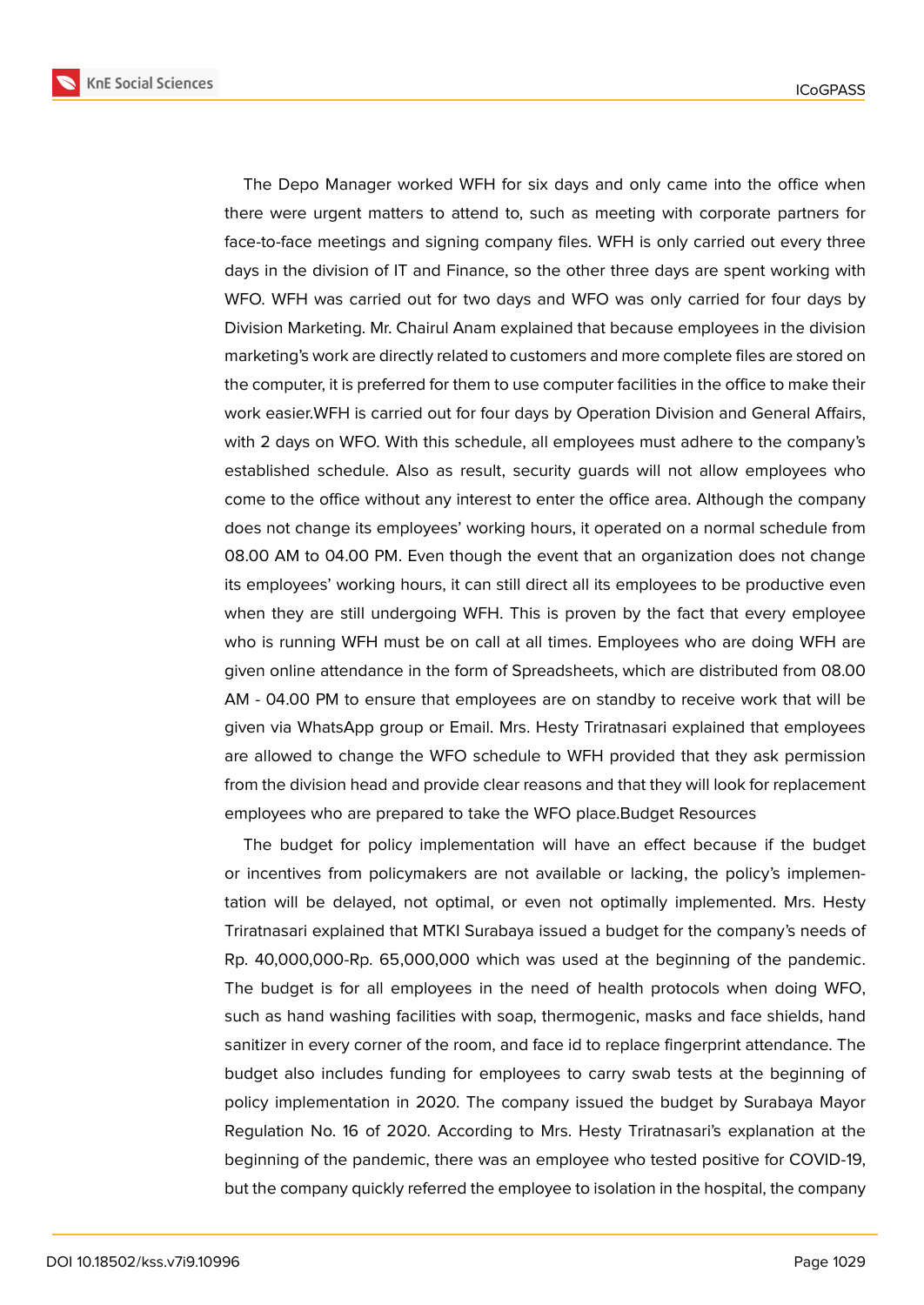

provided very supportive moral support so that the employee could recover quickl y and return to activities. The company also sent milk and vitamin supplies to the hospital with delivery services and fully covered the cost of treatment while the employee was in the hospital until he recovered.

All employees who have had contact with employees who have tested positive for Covid-19 are also required to take another swab test. Because the company has given employees a policy not to travel anywhere except with the company's permission or for company needs after the swab test, the company will not cover the cost of the swab employee's because the company has given employees a policy not to travel anywhere except with the company's permission or for company needs. Because employees must continue to perform WFH, the company will not carry out swab tests simultaneously in 2021 as it did in 2020. So, the company only recommends that employees conduct swabs through laboratories or health facilities close to their residence by attaching a claim letter that can later be submitted to the company and employees will get a refund. It can be concluded that the budget on policy implementation aims to make it easy for all employees to implement the company's policies and to ensure that the policy objectives of Covid-19 in the prevention and control of Covid-19 can be carried out optimally.

#### **3.2.2. Facility and Equipment Resources**

Facilities and equipment used to support the operation of a policy can be in the form of buildings, land, tools, and facilities that aim to facilitate the implementation of policies (Widodo in Ratri, 2014). MTKI Surabaya has provided adequate facilities to all of its employees, both when their employees do WFH and WFO. The facilities provided by the company when employees are in the office are as follows:

a. Before entering the office, provide a place to wash hands and soap.

b. Thermogun to check the temperature of each employee before entering the office.

c. Provision of hand sanitizer in every corner of the room. d. Masks and face shields are readily accessible.

e. Employees no longer need to use fingerprints to take attendance if they use the face id feature.

Employees' performance can be maximized, corporate policies and company targets can be achieved, due to

the facilities that have been provided to employees. Adequate facilities will have a positive impact on policy implementers because they will feel that the leadership is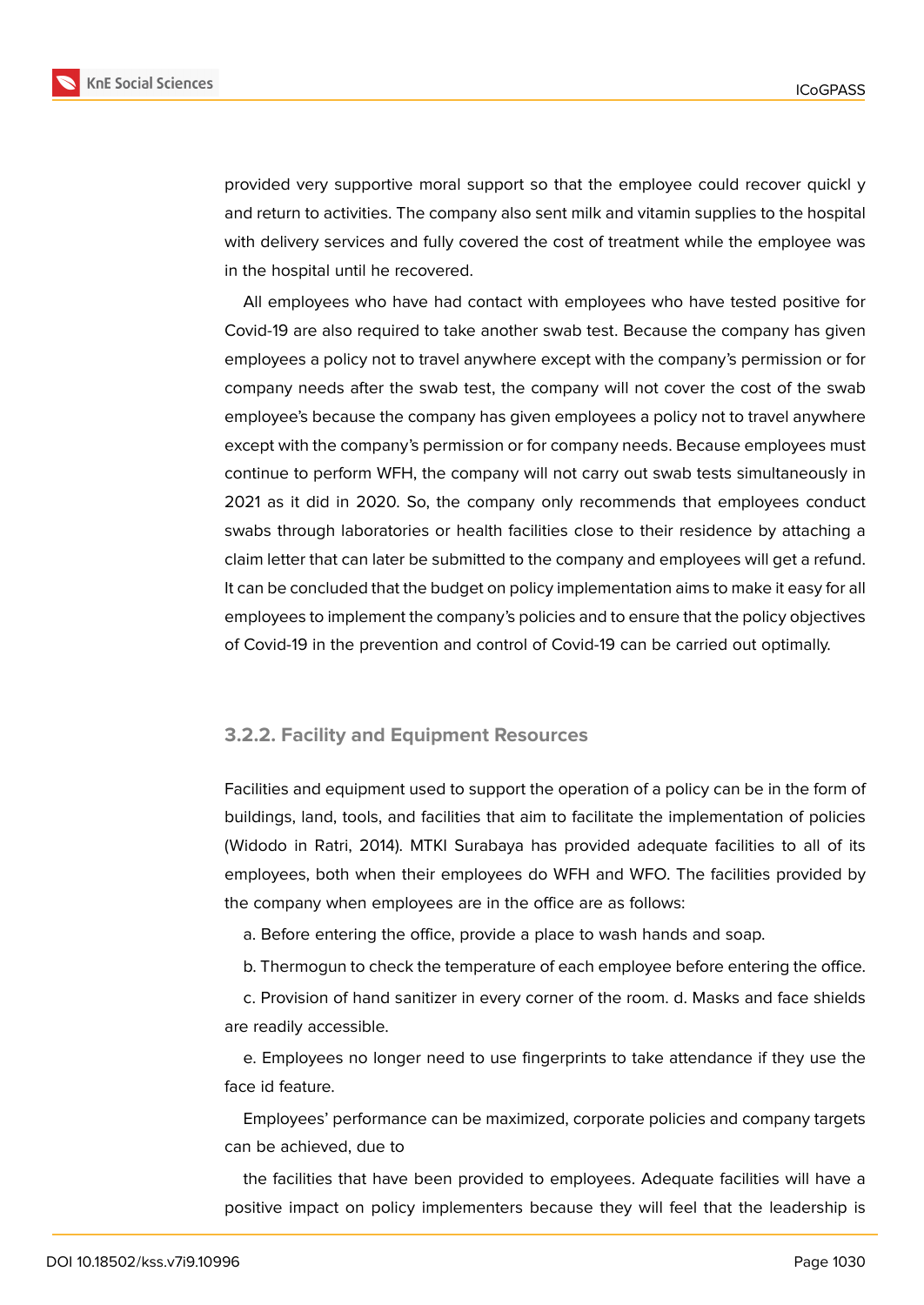

meeting their needs in implementing company policies so that they will not experience difficulties in implementing existing policies.

### **3.3. Disposition**

Disposition has qualifications in implementing the policy of selecting people who have a high dedication to the policies that have been set (Subekti et al., 2017). Disposition is divided into two categories:

#### **3.3.1. The Appointment of Implementer**

The appointment of the policy's implementer must have the appropriate competence to be in line with the company's objectives in the appointment of the policy's implementer. According to Mr. Chairul Anam, the company appointed a Task Force consisting of several employees who were directly selected by the company leadership to be registered with the main company Samudera Indonesia in Jakarta, and Samudera Indonesia will issue a Decree designating the employees as the Covid-19 Task Force in their respective offices. At MTKI Surabaya, 9 employees have been appointed as members of the Covid-19 Task Force. They are responsible for the recording of all employees' swab tests, continue to update the latest conditions when there are employees who feel unwell, and providing reports to company leaders when employees indicate positive Covid-19. This is to keep a conducive working environment, to be aware of current conditions for each employee, and to realize K3 (Occupational Safety and Health) in the work environment, as regulated in Article 87 of the Manpower Law Number 13 of 2003.Incentive

Mrs. Hesty Triratnasari explained that during the pandemic, employees were given monthly incentives of Rp. 10,000,000 in the form of UHT milk, vitamin C, and vitamin E, which were given to all employees when they were doing WFO to be consumed that day and taken home during six days they work either WFH or WFO. Also, all employees receive a credit subsidy of Rp. 50,000 per month, which can be used to purchase data packages for WFH. Employees are also given rewards for overtime pay. E mployees who work overtime are usually counted from the last hour they usually work till they do a face id or attendance as a sign they have gone home or finished their work, to every hour being Rp. 100,000.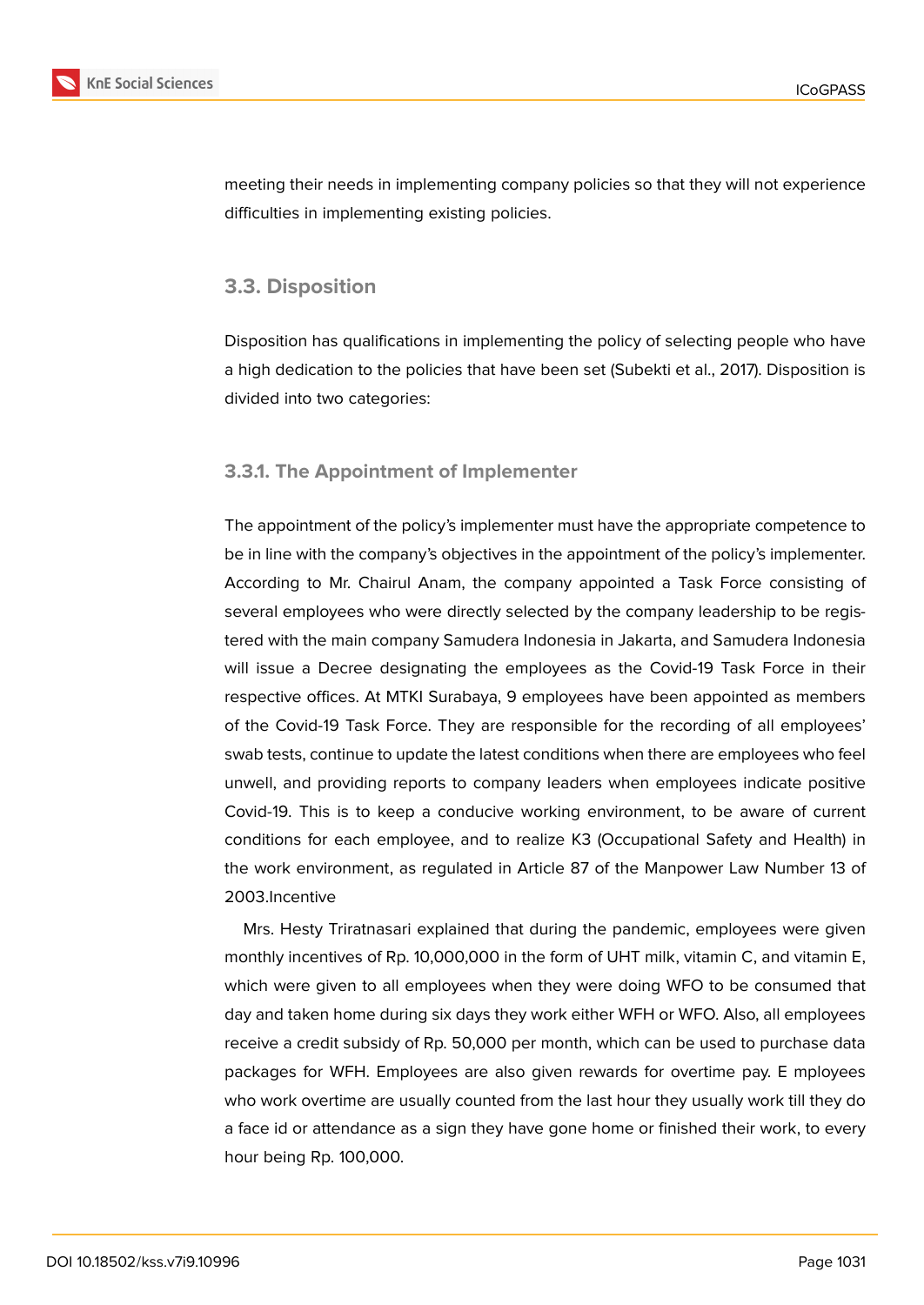

### **3.4. Bureaucratic Structure**

The efficiency of a policy's implementation is affected by the bureaucratic structure. The bureaucratic structure includes aspects that can support the implementation of policies. The bureaucratic structure includes:

#### **3.4.1. Standard Operating Procedures (SOP)**

SOPs serve as explanations of regulations for policy implementers, allowing the work produced to be controlled and under the policies' targets. According to Mr. Chairul Anam, the WFH policy was implemented based on the Surabaya Mayor Regulation Number 16 of 2020 and the SE from the President Director of Samudera Indonesia. MTKI Surabaya decided to implement the WFH policy based on these laws and policies. The system for implementing the WFH policy at PT MTKI is as follows: first, the schedules of employees in each division are divided; second, every employee who carries out the WFH schedule is required to take attendance using the Spreadsheet that has been distributed in the WhatsApp group; third, every employee is required to stand by on call at any time during working hours; fourth, work will be divided into groups or emails to make it easier for employees to implement WFH policies.

Employees must also follow a procedure when they are unable to do WFO and require permission to perform office work. They must contact the division's head and explain why they are unable to do office work that day. When an employee is sick and has a doctor's letter that can be included in the report to the division head, the division head will permit the employee to not do office work. The company does not want to force its employees to work when they become unwell because it could reduce their performance and have a bad impact on their health. Employees who become unwell when performing WFH and want to do a swab test could do that if employees attach a claim letter that has been circulated by the company, which includes the results of the swab and proof of receipt for the amount of payment. They send these requirements to the head of the division, who will then forward them on to the company's CEO. If the company receives the attachment, it can return the employee the funds spent on a swab test.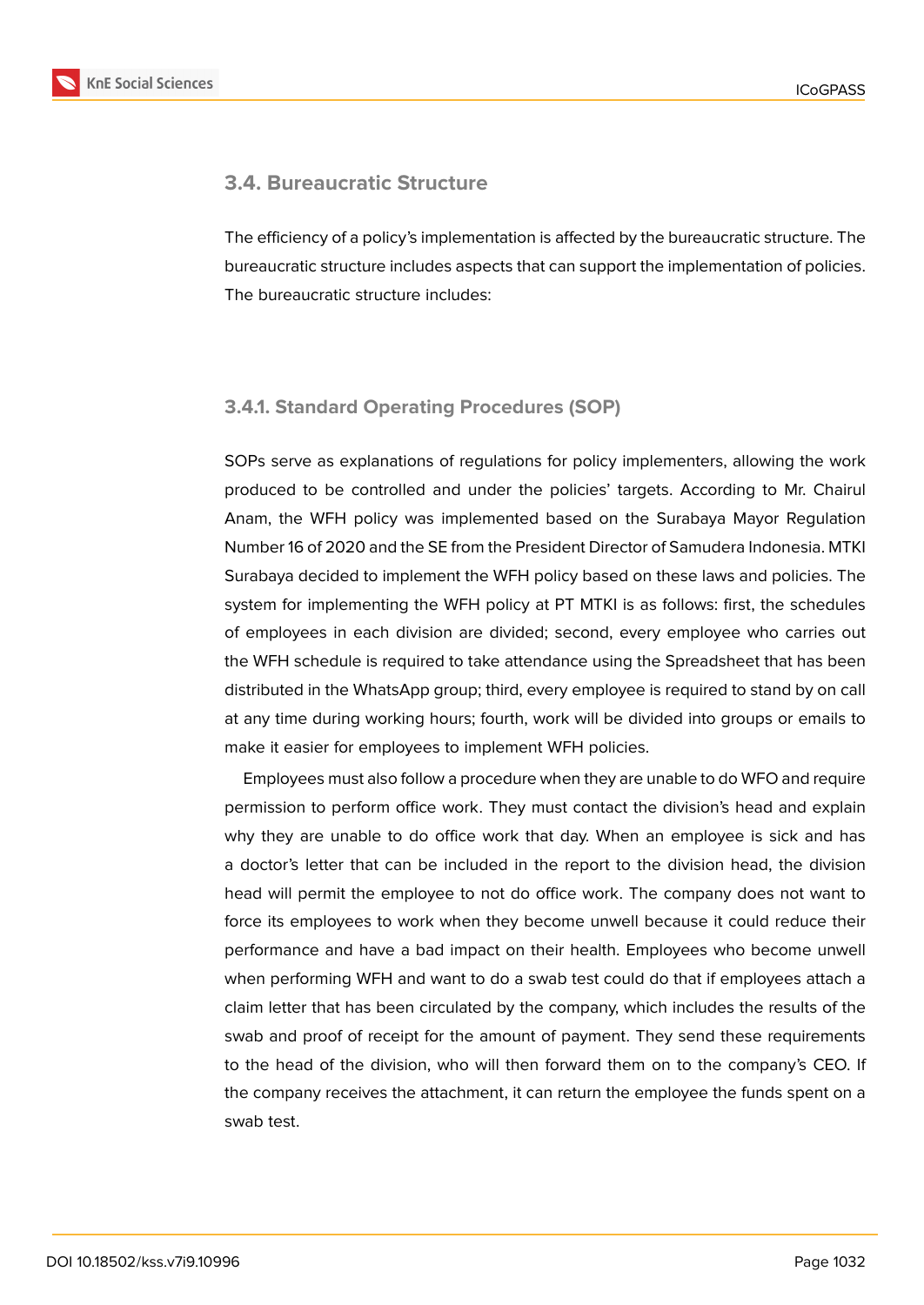#### **3.4.2. Fragmentation**

The company, as the main actor in a policy, has the authority to create policies that benefit the company itself. MTKI Surabaya has the authority to create policies that must be obeyed by all of its employees, but it cannot be separated from the authority of employees when these policies aren't being implemented, and the company must provide solutions to solve these obstacles. The MTKI Surabaya has the authority to ensure that all employees are committed to WFH policies and existing health protocols, preventing the spread of Covid-19 at work and making the work environment safer. Mr. E. Haryo Nugroho explained that he wanted to ensure that all of his employees were healthy and able to work according to company policies so that the company's performance targets could be achieved without being hampered by Covid-19. Employees have the authority to ask for assistance from company leaders to facilitate them properly implement WFH and WFO policies, provide a sense of security and comfort in the workplace, and when they experience obstacles in carrying out their duties so that they can provide a solution quickly. Regarding the constraints stated by the employee, Mr. E. Haryo Nugroho explained that the division head and other leaders were very open and wise in accepting complaints from employees, whether they were obstacles faced while performing WFH or WFO, and that the leadership would accept and provide the best solution to deal with these obstacles so that other obstacles would be minimized.

Based on the information provided by the informants, it can be concluded that MTKI Surabaya's division of authority to every employee in the company has been properly carried out. It is clear from the structured delegation of authority based on Indonesian Government Regulation Number 21 of 2020 and Surabaya Mayor Regulation Number 16 of 2020 so that the President Director of Samudera Indonesia issues a Circular for all leaders and employees to comply with regulations and policies in preventing the Covid19 pandemic from spreading in the work environment. The MTKI Surabaya Depo Manager, for example, authorizes each division head to make a WFH schedule, ensuring that employees are protected from Covid-19 while still achieving the company's performance targets. So that the division head's and all employees' abuse of authority and responsibility is reduced by an equitable distribution of authority.

## **4. CONCLUSION**

Based on the research results of WFH Policy Implementation at PT. Masaji Tatanan Kontainer Indonesia,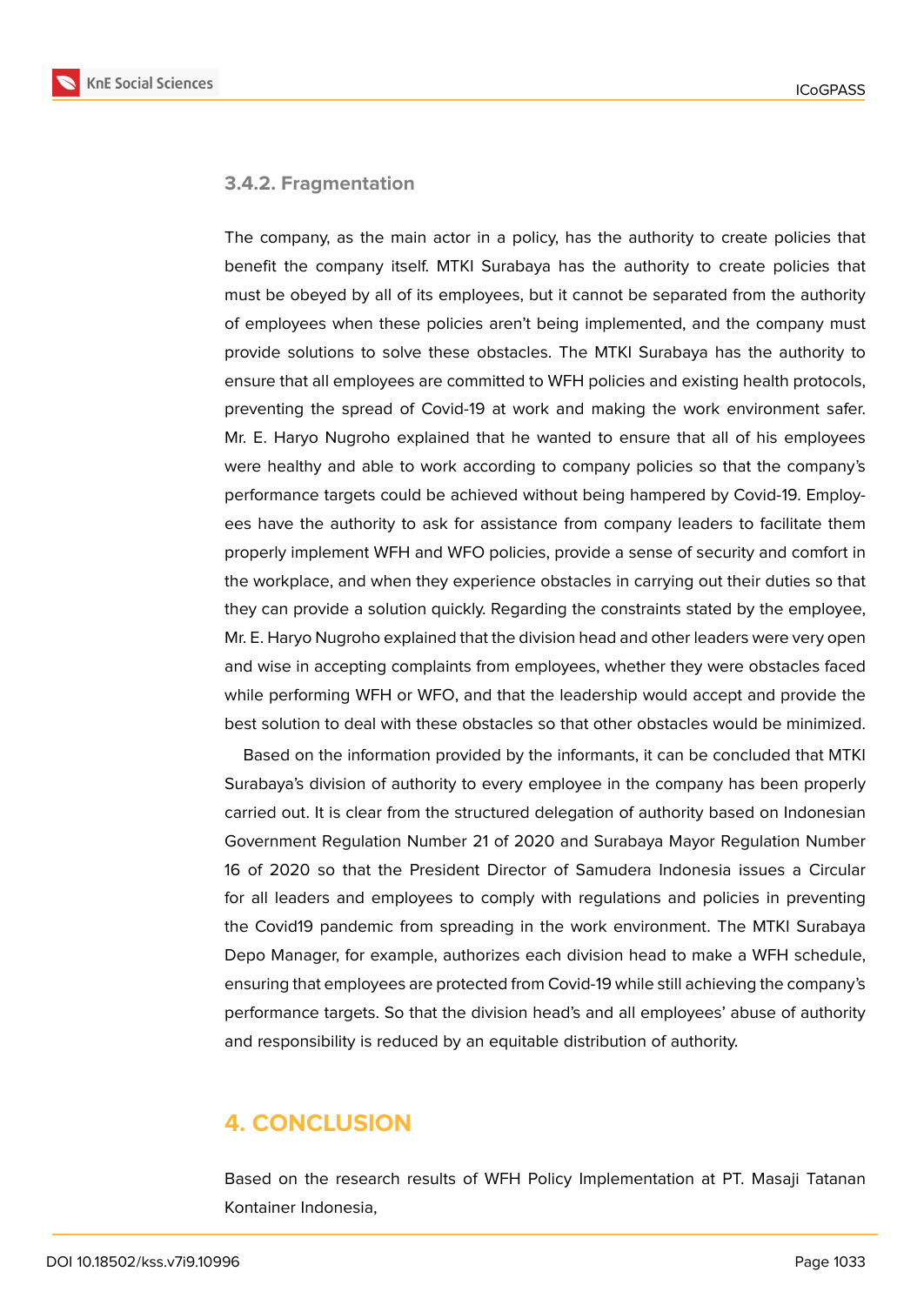

Greges Jaya, Surabaya, it was concluded that the implementation of the WFH MTKI Surabaya policy had been carried out properly based on the Surabaya Mayor's Regulation Number 16 of 2020. The company was able to realize the policy well to meet the company's targets in preventing and handling the Covid-19 pandemic. The WFH policy is carried by MTKI Surabaya, as evidenced by George Edward III's theory of policy implementation, which included the following indicators:

1. Communication

The communication in the implementation of the WFH policy is quite good, but there are still obstacles in

transmitting information from the division head to employees, which is still not detailed, going to result in unclear information, but the leadership's efforts to provide socialization and understanding to employees by maximizing the use of applications and the web ZOOM and Google Meet to provide clarity of information has been carried out so that communication between superiors and employees is considered good.

2. Resources

Sufficient human resources, budgetary resources are provided to maximize the implementation of policies

and facilities/equipment resources that are following the health protocol in Surabaya Mayor Regulation Number

16 of 2020.

3. Disposition

Appointment of a Covid-19 Task Force with adjusted tasks, and also providing incentives to employees in

the form of UHT milk, vitamins, and credit subsidies to support the implementation of the WFH policy.

4. Bureaucratic Structure

There is a standard operating procedure (SOP) that regulates how the WFH policy must be implemented by all employees, as well as the leadership's authority to ensure that all employees are healthy from Covid-19 exposure so that they can meet the company's performance targets optimally.

The implementation of the WFH policy at MTKI Surabaya went perfectly. It is also known that MTKI

Surabaya went out of its way to provide facilities and infrastructure to its employees because the company wants to maintain productivity in the face of the pandemic while also remembering the interests of its employees to stay healthy and avoid exposure to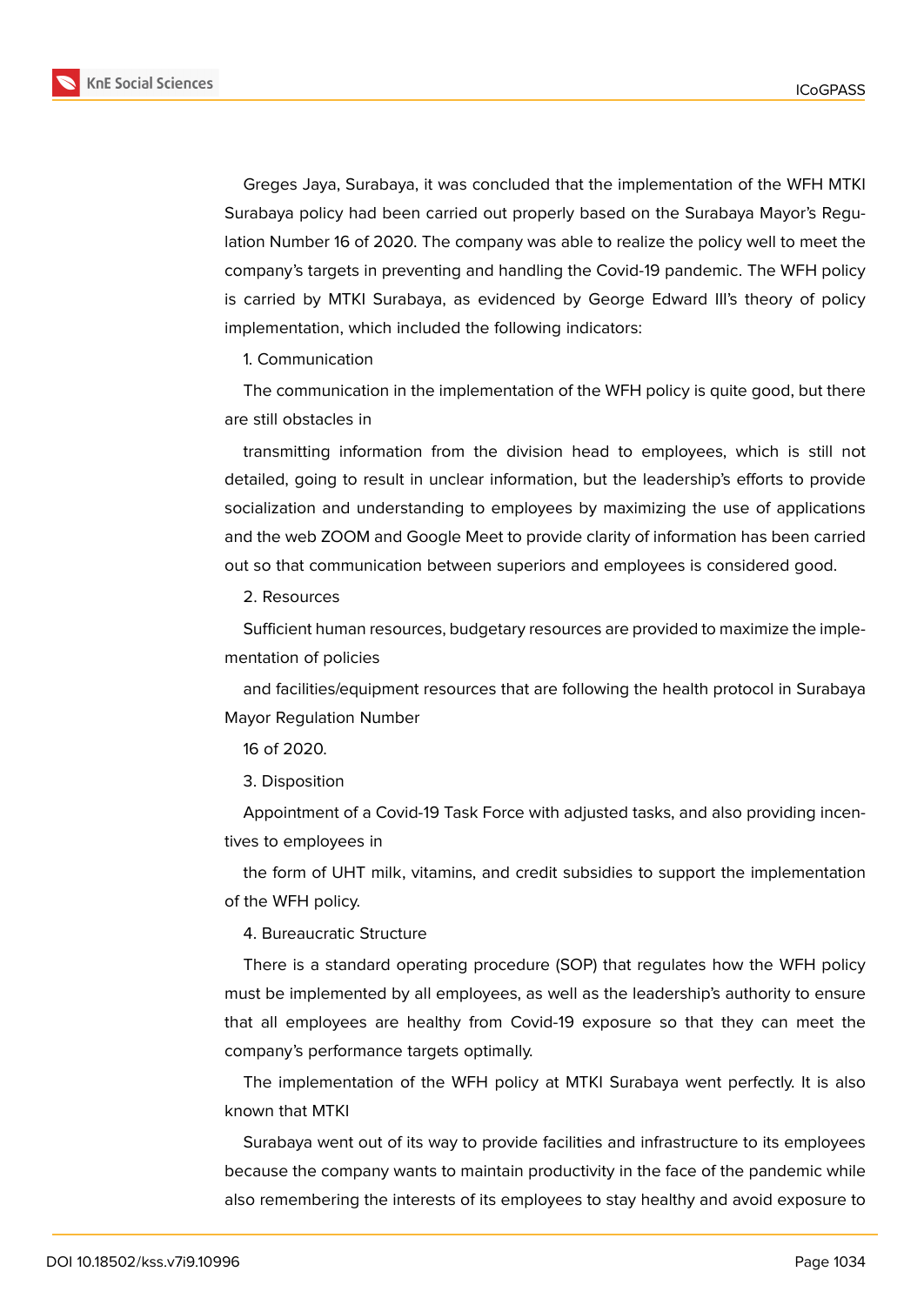

Covid-19. Trying to deal with employees who have positive Covid-19 diseases is also one of the company's priorities. The company also does not hesitate to offer a variety of large incentives that can be used to support employee performance so that they can work effectively and the company can make its targets, even though the employees do all of their work from their homes.

## **ACKNOWLEDGMENT**

The author realizes that the writing of this article could not be completed without the help of the parties involved. Thanks to:

1. Mrs. Noviyanti, as a supervisor who has provided guidance and helped in justifying the article.

2. Ms. Nadia Shafira Chrisyanto, as the researcher of the article who has approved to publish the article.

3. All leaders and employees of PT. Masaji Indonesian Container Arrangement, Greges Jaya, Surabaya, who have contributed to providing information related to the research title.

4. Parents and family who have given support and prayers.

5. Friends and research partners have always provided support during the preparation of this article.

## **References**

- [1] Agustino L. Dasar-dasar kebijakan publik. Bandung: Alfabeta; 2014
- [2] Ones A, Novie P, Kairupan J. Implementasi kebijakan bupati talanud tentang relokasi pasar tradisional lirung kecamatan lirung. Jurnal Ilmu Sosial dan Politik. 2018;1(1):2-13.
- [3] Hasibuan H, Yusnadi Y, Purba S. Implementasi kebijakan standar kualifikasi dan kompetensi kepala SMK Negeri di kabupaten aceh selatan. Jurnal Pendidikan Dan Kepengawasan. 2016;3(2):56-77.
- [4] Surabaya Lawan COVID-19. Surabaya Lawan COVID-19 Statistik. Surabaya Lawan COVID-19; 19 May 2021. Available from: https://lawancovid-19.surabaya.go.id/visualisasi/graph
- [5] Mubarak S. Policy implementation analysis: Exploration of George Edward III, Marilee S Grindle, and Mazmanian and Sabatier Theories the Policy Analysis Triangle Framework. Journal of Public Administration Studies, Universitas Brawijaya.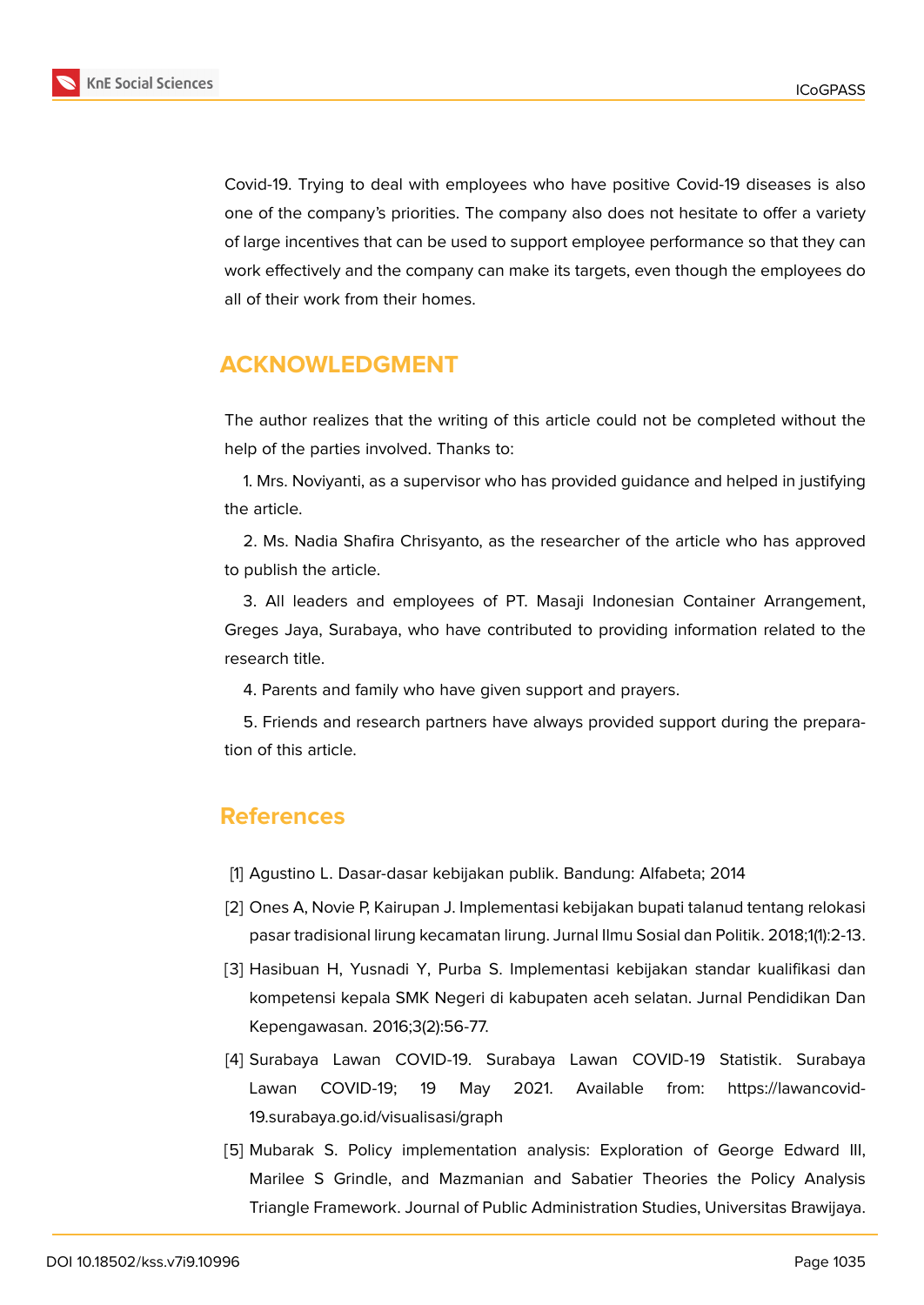2018;3(2):62-68.

- [6] Mungkasa O. Bekerja dari rumah (Working from home/WFH): Menuju tatanan baru era pandemi Covid-19. The Journal of Development Planning. 2020;4(2):126-150. https://doi.org/10.36574/jpp.v4i2.119
- [7] Nasution I, Zulhendri Z, Rosanti R. Pengaruh bekerja dari rumah (Work from home) Terhadapkinerja karyawan BPKP. Jurnal Ilmiah Akuntansi Budgeting.Politeknik Negeri Medan. 2020;1(1):9-14.
- [8] Panjaitan VE. Implementasi kebijakan new normal aparatur sipil negara (ASN) di Lingkungan LIPI Bandung. Jurnal Enersia Publika. 2020;4(2):269-291.
- [9] Government regulation of the Republic of Indonesia number 21 of 2020 concerning large-scale social restrictions in the context of accelerating handling of Coronavirus Disease (COVID-19).
- [10] Surabaya Mayor regulation number 16 of 2020 concerning guidelines for largescale social restrictions in handling Coronavirus Disease 2019 (COVID-19) in the City of Surabaya.
- [11] Purwanto EA, Sulistyastuti DR. Implementasi kebijakan publik (Konsep dan aplikasinya di Indonesia). Yogyakarta: Gava Media; 2012.
- [12] Ramadani T. Implementasi kebijakan pengelolaan komunikasi publik kementerian energi dan sumber daya mineral. Jurnal Borneo Administrator. 2019;15(1):1-18. https://doi.org/10.24258/jba.v15i1.369
- [13] Ramadhani A, Ramadhani MA. Konsep umum pelaksanaan kebijakan publik. Jurnal Administrasi Publik. 2017;11(1):1-12.
- [14] Rijali A. Analisis data kualitatif. Jurnal Al Hadharah. 2018;7(17):81-95. https://dx.doi.org/10.18592/alhadharah.v17i33.2374
- [15] Samudera Logistic. Tentang kami. Samudera; 11 July 2021. Available from: https://samudera.id/sslog/id/5/tentangkami
- [16] Samudera Indonesia. Tentang kami. Samudera; 11 July 2021. Available from: https://samudera.id/ptsamuderaindonesiatbk/id/5/tentangkami
- [17] Setyawan D, Srihardjono NB. Analisis implementasi kebijakan undang-undang desa dengan model Edward III di desa landungsari kabupaten malang. Universitas Tribhuwana Tunggadewi Malang. 2016;6(2):125-133. https://doi.org/10.33366/rfr.v6i2.689
- [18] Subekti M, Muslih F, Ali R. Pengaruh komunikasi, sumber daya, disposisi dan struktur birokrasi terhadap efektifitas implementasi program bantuan operasional sekolah pada satuan pendidikan sekolah dasar negeri di kecamatan tambak. Indonesian Journal of Public Administration. 2017;3(2):58-71. https://doi.org/10.52447/ijpa.v3i2.923